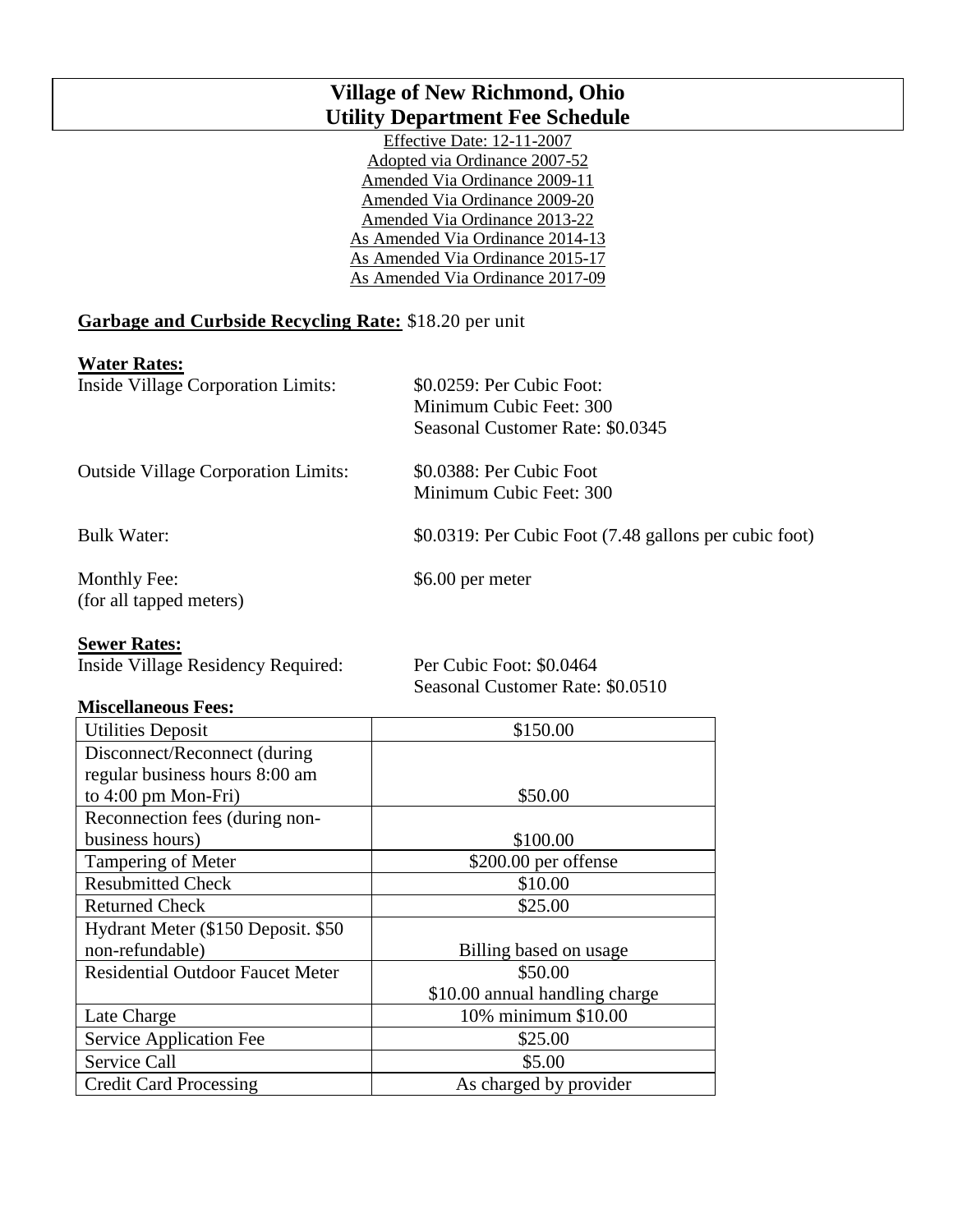| <b>Sewer Connection Fees:</b>  | <b>Meter</b> | Capacity   |
|--------------------------------|--------------|------------|
|                                | <b>Size</b>  | Fee        |
| <b>Single Family Residence</b> | 3/3          | \$3,000.00 |
| <b>Single Family Residence</b> | 1"           | \$5,300.00 |
| <b>Single Family Residence</b> | 1 Y2"        | \$7,900.00 |
| Commercial (non food service)  | $3/4$ "      | \$3,200.00 |
| Commercial (with food service) | 3/3          | \$3,600.00 |
| Commercial (non food service)  | 1"           | \$7,400.00 |